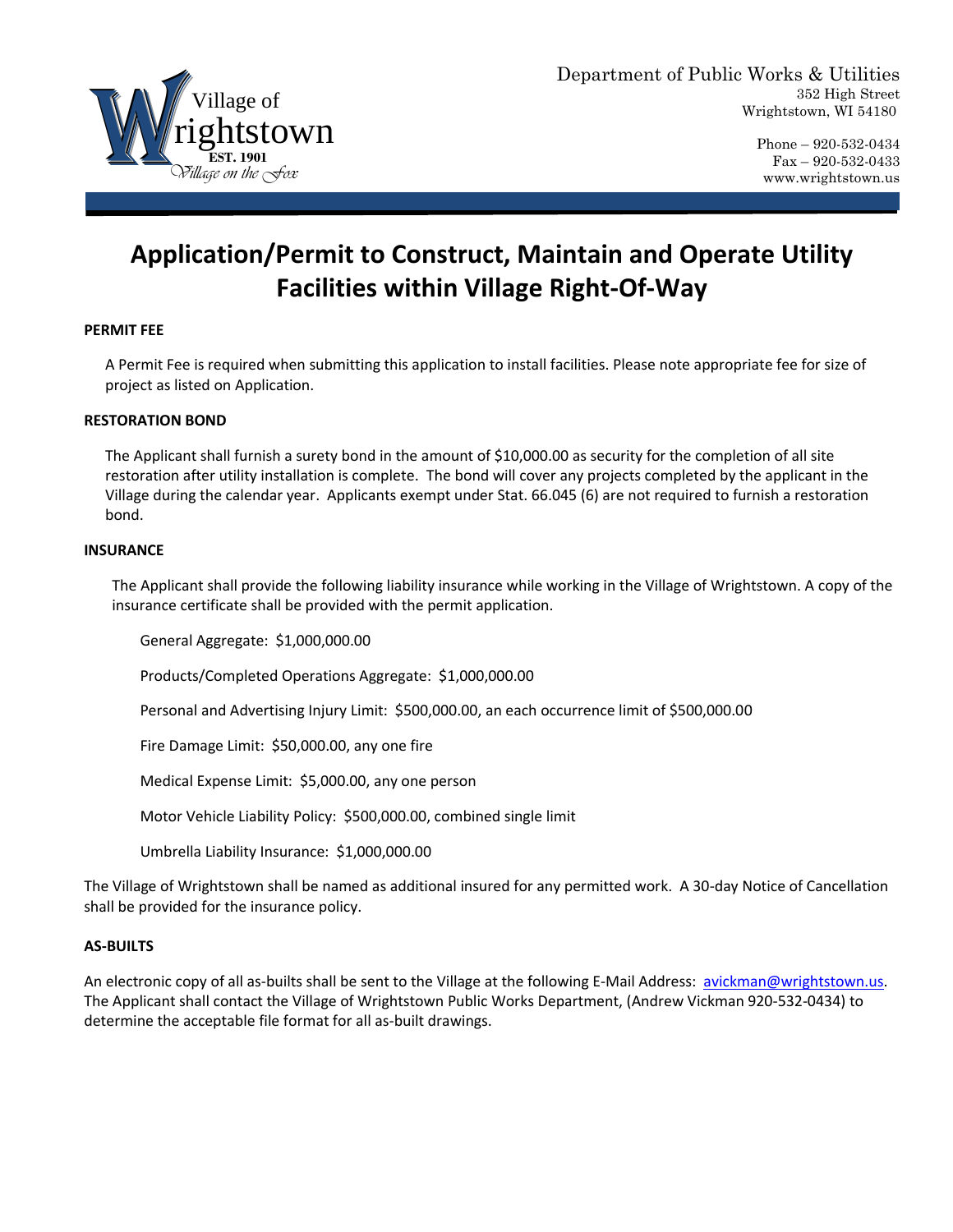#### **SPECIAL PROVISIONS**

The following Special Provisions shall be included as part of the Village of Wrightstown Right-of Way Permit. Failure to follow the Special Provisions will be subject to enforcement under Sections 170 & 102 of the Village of Wrightstown Municipal Code:

- 1) A drawing showing the proposed utility work and traffic control plan shall be submitted with the permit application.
- 2) The Applicant is responsible for contacting and coordinating utility locates through Digger's Hotline. If any utility work is within 350 feet of any signalized intersection, the Applicant must contact the Brown County Highway Department (920-492-4925) for locates.
- 3) The Applicant shall notify the properties affected by the permitted work through delivery of door hangers or letters three (3) working days, not including Saturday, Sunday or holidays, prior to commencing work
- 4) All operation shall be performed without obstructing or closing all or any part of any Village arterial roadways unless specifically **approved by the Village.**
- 5) Work zone signing and barricading shall be in accordance with the Wisconsin Manual on Uniform Traffic Control Devices (WUTCD).
- 6) Erosion control measures shall be in place prior to the start of any work in the right-of-way. The erosion control measures shall comply with the Wisconsin Department of Natural Resources Technical Standards and the Village erosion control ordinance Chapter 97.
- 7) Operations and safety precautions pertinent to any trenching, tunneling, or excavation activities shall comply with the requirements of all applicable regulations and codes, but not limited to those of the Wisconsin Department of Workforce Development or OSHA standards.
- 8) The permitted utility work shall maintain, if possible, a minimum three (3) foot horizontal and vertical clearance from all sewers, water mains, and related Village facilities.
- 9) On rural roadways, new utilities will be restricted from being located in a roadway-signing zone consisting of 6 to 12 feet from the edge of pavement. On urban streets, the restricted signing zone is located from the back-of-curb to a distance of 8 feet. Exemptions to this provision may be granted pending the submittal of information indicating all other available right-of-way is occupied.
- 10) All facilities located in the Village right-of-way, both above and below ground, including the roadway pavement, curb and gutter, ditches, culverts, slopes, signs, traffic signals, etc., damaged or disturbed by the permitted work shall be restored promptly. Damage to any portion of an asphalt travel lane will require replacement with hot-mix asphalt per Village standards. Replacement of concrete pavement will be reviewed and approved by the Village prior to the start of the permitted work. Disturbed turf areas shall be restored with topsoil, seed and mulch as a minimum. If the disturbed area is within a ditch, mulch shall be replaced with erosion matting. If restoration is not carried out in a timely manner, the Village may issue a notice setting forth a time-certain, by which the restoration must be completed. If the applicant fails to complete all restoration within the time established, the Village will arrange directly for all necessary restorations, and all costs associated with such restorations shall be paid from the applicant's **restoration bond.**
- 11) All applicants shall comply with Village Ordinance 139-6 prohibiting loud and unnecessary noise outside of specified hours outlined in this section.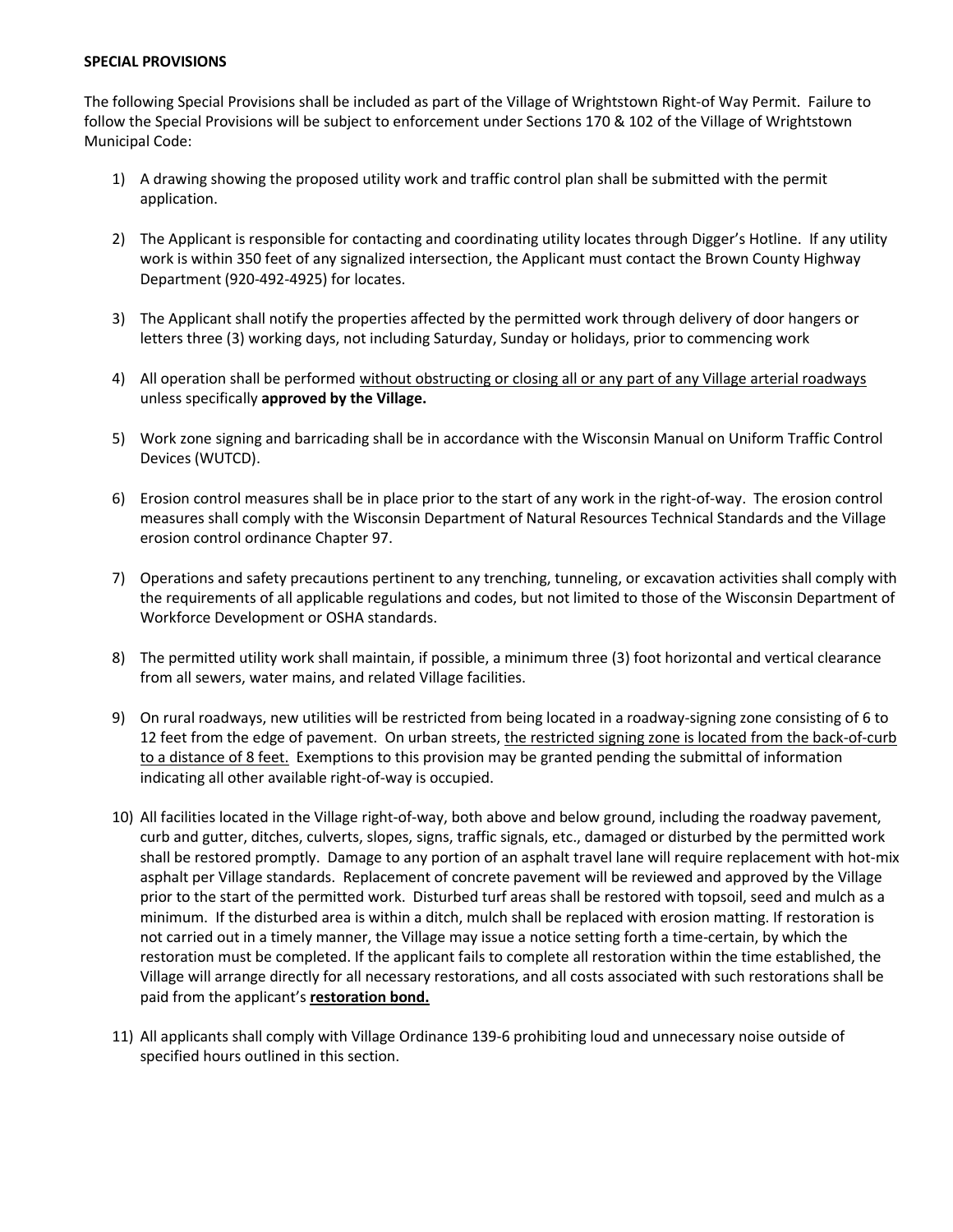

**APPLICATION**

**Permit # \_\_\_\_\_\_\_**

## **Application/Permit to Construct, Maintain and Operate Utility Facilities within Village Right-Of-Way**

**\_\_\_\_\_\_\_\_\_\_\_\_\_\_\_\_\_\_\_\_\_\_\_\_\_\_\_\_\_\_\_\_\_\_\_\_\_\_\_\_\_\_\_\_\_\_\_\_\_\_\_\_\_\_\_\_\_\_\_\_\_\_\_\_\_\_\_\_\_\_\_\_\_\_\_\_\_\_\_\_\_\_\_\_\_\_\_\_\_\_\_\_\_\_**

### **Location of Proposed Work**

| <b>Applicant</b>                                                                                                                                                                                                                                                                                                                                                                                                                                                                                                                                               |  |                |                                                                                                                                                                                                                                      |          |  |
|----------------------------------------------------------------------------------------------------------------------------------------------------------------------------------------------------------------------------------------------------------------------------------------------------------------------------------------------------------------------------------------------------------------------------------------------------------------------------------------------------------------------------------------------------------------|--|----------------|--------------------------------------------------------------------------------------------------------------------------------------------------------------------------------------------------------------------------------------|----------|--|
|                                                                                                                                                                                                                                                                                                                                                                                                                                                                                                                                                                |  |                |                                                                                                                                                                                                                                      |          |  |
|                                                                                                                                                                                                                                                                                                                                                                                                                                                                                                                                                                |  |                |                                                                                                                                                                                                                                      |          |  |
|                                                                                                                                                                                                                                                                                                                                                                                                                                                                                                                                                                |  |                |                                                                                                                                                                                                                                      |          |  |
| <b>Plans Prepared By</b>                                                                                                                                                                                                                                                                                                                                                                                                                                                                                                                                       |  |                |                                                                                                                                                                                                                                      |          |  |
|                                                                                                                                                                                                                                                                                                                                                                                                                                                                                                                                                                |  |                |                                                                                                                                                                                                                                      |          |  |
|                                                                                                                                                                                                                                                                                                                                                                                                                                                                                                                                                                |  |                |                                                                                                                                                                                                                                      |          |  |
| Utility Representative Responsible for Construction                                                                                                                                                                                                                                                                                                                                                                                                                                                                                                            |  |                |                                                                                                                                                                                                                                      |          |  |
|                                                                                                                                                                                                                                                                                                                                                                                                                                                                                                                                                                |  |                |                                                                                                                                                                                                                                      |          |  |
|                                                                                                                                                                                                                                                                                                                                                                                                                                                                                                                                                                |  |                |                                                                                                                                                                                                                                      |          |  |
|                                                                                                                                                                                                                                                                                                                                                                                                                                                                                                                                                                |  |                |                                                                                                                                                                                                                                      |          |  |
| Description of Proposed Work: (Check all that apply)                                                                                                                                                                                                                                                                                                                                                                                                                                                                                                           |  |                |                                                                                                                                                                                                                                      |          |  |
|                                                                                                                                                                                                                                                                                                                                                                                                                                                                                                                                                                |  |                | Electric $\square$ Gas $\square$ Telephone $\square$ Cable $\square$ TV $\square$ Water $\square$ Sanitary $\square$ Sewer $\square$ Other:                                                                                          |          |  |
| <b>Utility Orientation:</b>                                                                                                                                                                                                                                                                                                                                                                                                                                                                                                                                    |  |                |                                                                                                                                                                                                                                      |          |  |
| Overhead $\Box$ Underground $\Box$ Bored $\Box$ Trenched $\Box$ Open-Cut Pavement $\Box$                                                                                                                                                                                                                                                                                                                                                                                                                                                                       |  |                |                                                                                                                                                                                                                                      |          |  |
| <b>Permit Application Fee(s)</b>                                                                                                                                                                                                                                                                                                                                                                                                                                                                                                                               |  |                | Work to be Preformed Fee(s)                                                                                                                                                                                                          |          |  |
| Open Cut Excavation Fee waived if needed for open-cut                                                                                                                                                                                                                                                                                                                                                                                                                                                                                                          |  | No Fee         | ** All fees waived for emergency Excavations                                                                                                                                                                                         |          |  |
| caused by Public Health, Safety or Welfare Emergency                                                                                                                                                                                                                                                                                                                                                                                                                                                                                                           |  |                |                                                                                                                                                                                                                                      |          |  |
| <b>General Residential Construction</b>                                                                                                                                                                                                                                                                                                                                                                                                                                                                                                                        |  | \$65.00        | Excavation in Right of Way outside of street area                                                                                                                                                                                    | \$65.00  |  |
| Small Utility Project Permit (less than 1000' of roadway)                                                                                                                                                                                                                                                                                                                                                                                                                                                                                                      |  | \$65.00        | Boring within street Right of Way - servicing one<br>property and sewer is located behind curb                                                                                                                                       | \$65.00  |  |
| Medium Utility Project Permit (1000' to 3000' of roadway)                                                                                                                                                                                                                                                                                                                                                                                                                                                                                                      |  | \$120.00       | Boring within street Right of Way                                                                                                                                                                                                    | \$455.00 |  |
| Large Utility Project Permit (3000' to 5000' of roadway)                                                                                                                                                                                                                                                                                                                                                                                                                                                                                                       |  | \$185.00       | Road/Street open-cut excavation within Street<br>Pavement Area                                                                                                                                                                       | \$910.00 |  |
| Extra Large Utility Project Permit (5000' of roadway)                                                                                                                                                                                                                                                                                                                                                                                                                                                                                                          |  | Actual<br>Cost | Excavation in Right of Way outside of street area                                                                                                                                                                                    | \$65.00  |  |
| TOTAL UTILITY PROJECT PERMIT FEE* \$                                                                                                                                                                                                                                                                                                                                                                                                                                                                                                                           |  |                | *Utility Permit Fee waived if utility project is done conjunction with street construction<br>project as long as utilities are constructed prior to curb and gutter and final paving.                                                |          |  |
| As the authorized representative of the above-listed company, I hereby agree to accept the financial responsibility for the maintenance of the designated utility work<br>associated with the project (utility work, roadway, sidewalk, curb) on or along the above-mentioned Municipal road, for the period of five (5) years, from the<br>restoration/ final acceptance date of the project completion certificate. Lawn restoration and landscaping shall be a one (1) year warranty. The warranty begins on the<br>date of acceptance by the Municipality. |  |                |                                                                                                                                                                                                                                      |          |  |
|                                                                                                                                                                                                                                                                                                                                                                                                                                                                                                                                                                |  |                |                                                                                                                                                                                                                                      |          |  |
|                                                                                                                                                                                                                                                                                                                                                                                                                                                                                                                                                                |  |                |                                                                                                                                                                                                                                      |          |  |
|                                                                                                                                                                                                                                                                                                                                                                                                                                                                                                                                                                |  |                |                                                                                                                                                                                                                                      |          |  |
|                                                                                                                                                                                                                                                                                                                                                                                                                                                                                                                                                                |  |                | Date: <u>Date: Express and Date: Express and Date: Express and Date: Express and Date: Express and Date: Express and Date: Express and Date: Express and Date: Express and Date: Express and Date: Express and Date: Express and</u> |          |  |
| Village of Wrightstown Comments/Notes:                                                                                                                                                                                                                                                                                                                                                                                                                                                                                                                         |  |                |                                                                                                                                                                                                                                      |          |  |
|                                                                                                                                                                                                                                                                                                                                                                                                                                                                                                                                                                |  |                | <u> 1989 - Johann Stein, marwolaethau a bhann an t-Amhair Aonaichte ann an t-Amhair Aonaichte ann an t-Amhair Aon</u>                                                                                                                |          |  |